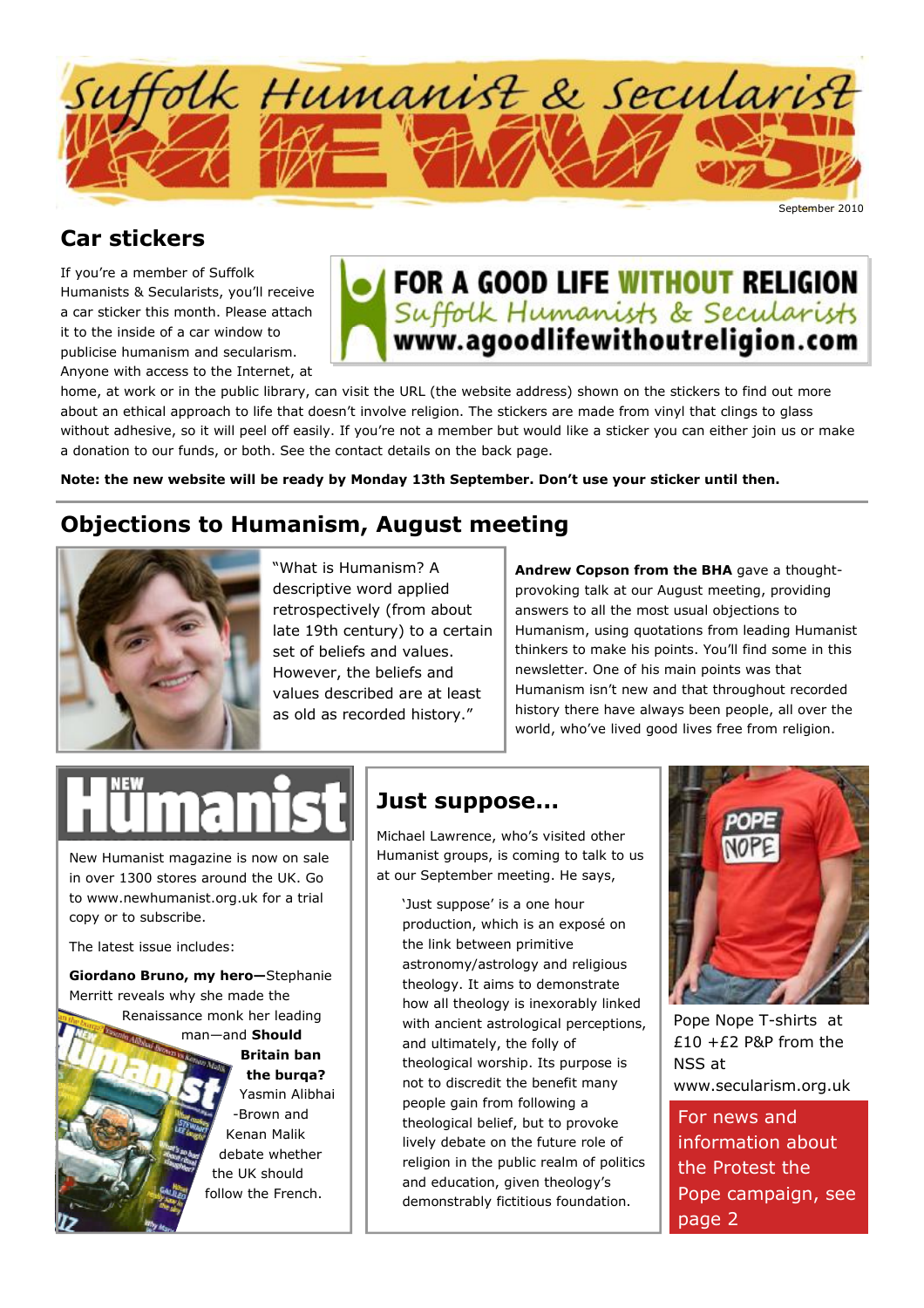## **Pope? Nope!**

Joseph Ratzinger, leader of the Roman Catholic Church, is visiting the UK this month. The cost of his visit to UK taxpayers is estimated to be tens of £millions at a time when the Government is insisting that we must make severe cuts to public services because of our budget deficit. The Vatican isn't short of money—its assets were recently estimated to be at least \$50billion. The Protest the Pope campaign is supported by diverse groups, including the British Humanist Association and the National Secular Society. They agree that the Pope, as a citizen of Europe and the leader of a religion with many adherents in the UK, is of course free to enter and tour our country. However, as well as a religious leader, the Pope is a head of state and the state and organisation of which he is head has been responsible for:

- 1. opposing the distribution of condoms and so increasing large families in poor countries and the spread of AIDS
- 2. promoting segregated education
- 3. denying abortion to even the most vulnerable women
- 4. opposing equal rights for lesbians, gay, bisexual and transgender people
- 5. failing to address the many cases of abuse of children within its own organisation
- 6. rehabilitating the holocaust denier bishop Richard Williamson and the appeaser of Hitler, the war-time Pope, Pius XII

The state of which the Pope is the head has also resisted signing many major human rights treaties and has formed its own treaties ('concordats') with many states which negatively affect the human rights of citizens of those states. As a head of state, the Pope is an unsuitable guest of the UK government and should not be accorded the honour and recognition of a state visit to our country.

For more information about the campaign, go to www.protest-the-pope.org.uk. They are organising a big demonstration in central London on Saturday 18th September, from 1.30pm at the top of Piccadilly (Hyde Park Corner) to Richmond Terrace, opposite Downing Street, for a rally with speeches. If anyone's interested in going and would like to travel with others from our area, get in touch and we'll put you in touch with one another.

The social instincts – the prime principle of man's moral constitution – with the aid of active intellectual powers and the effects of habit, naturally lead to the golden rule, "As ye would that men should do to you, do ye to them likewise"; and this lies at the foundation of morality.

Charles Darwin

## **On suffering**

#### *Denis Johnston*

A few weeks ago a couple of us were taking part in an interfaith meeting at a Suffolk school. This took the form of a series of short presentations by representatives of Buddhism, Christianity, Hinduism, Islam and ourselves, followed by a lively question and answer session. Right at the end, one of the questions raised was along the lines "Why is there suffering?".

There was only time for a quick response from two of the panellists; the Buddhist and the Christian. The Buddhist explained that suffering was central to his faith and that "Life is suffering" was the primary "Noble Truth". I couldn't really follow what the Christian view was, except that it was something to do with sin and that we had to suffer because Jesus had suffered. A quick Google and it appears that the Muslim view is that it is our own fault because we have broken the rules and Hinduism seems to claim that suffering is a consequence of 'desire'.

On the way home we were thinking about how we would have responded. What is a Humanist's take on suffering? My view was that what we perceive as 'suffering' is a direct consequence of the evolutionary process. The fact that we and other sentient creatures experience suffering, both physical and mental, is simply because it substantially improves our chances of survival. I would have added that there is considerable evidence for this. Some people have a congenital insensitivity to pain and for them survival is only possible if others look after them. Some diseases such as Hansen's disease (leprosy) do not in themselves cause death. However because those suffering from it do not feel pain in the affected areas even serious wounds are unnoticed before it is too late.

Thinking further however, it struck me that as 'nonbelievers' we are rather unusual. The religious views all have an element of "suffering is our own fault". Indeed there is even an implicit, underlying assumption in the major religions that 'suffering is good'. The deliberate infliction of pain on oneself, from flagellation to voluntary crucifixion, is a direct consequence of such thinking, and once convinced that infliction of pain on yourself is good, it is but a small step believe that it will be virtuous to permit, or even inflict suffering on others. Apparently Mother Theresa of Calcutta summed it up; "The most beautiful gift for a person (is) that he can participate in the sufferings of Christ". Strangely, when she was ill herself this reasoning didn't apply and she was booked into the luxurious Woodlands Nursing Home near Calcutta.

But there is another dimension to this. It is that suffering is not what it used to be. These days, most of us pass through life with comparatively little physical or mental pain; at least compared to that of previous generations. *(Continued on page 3)*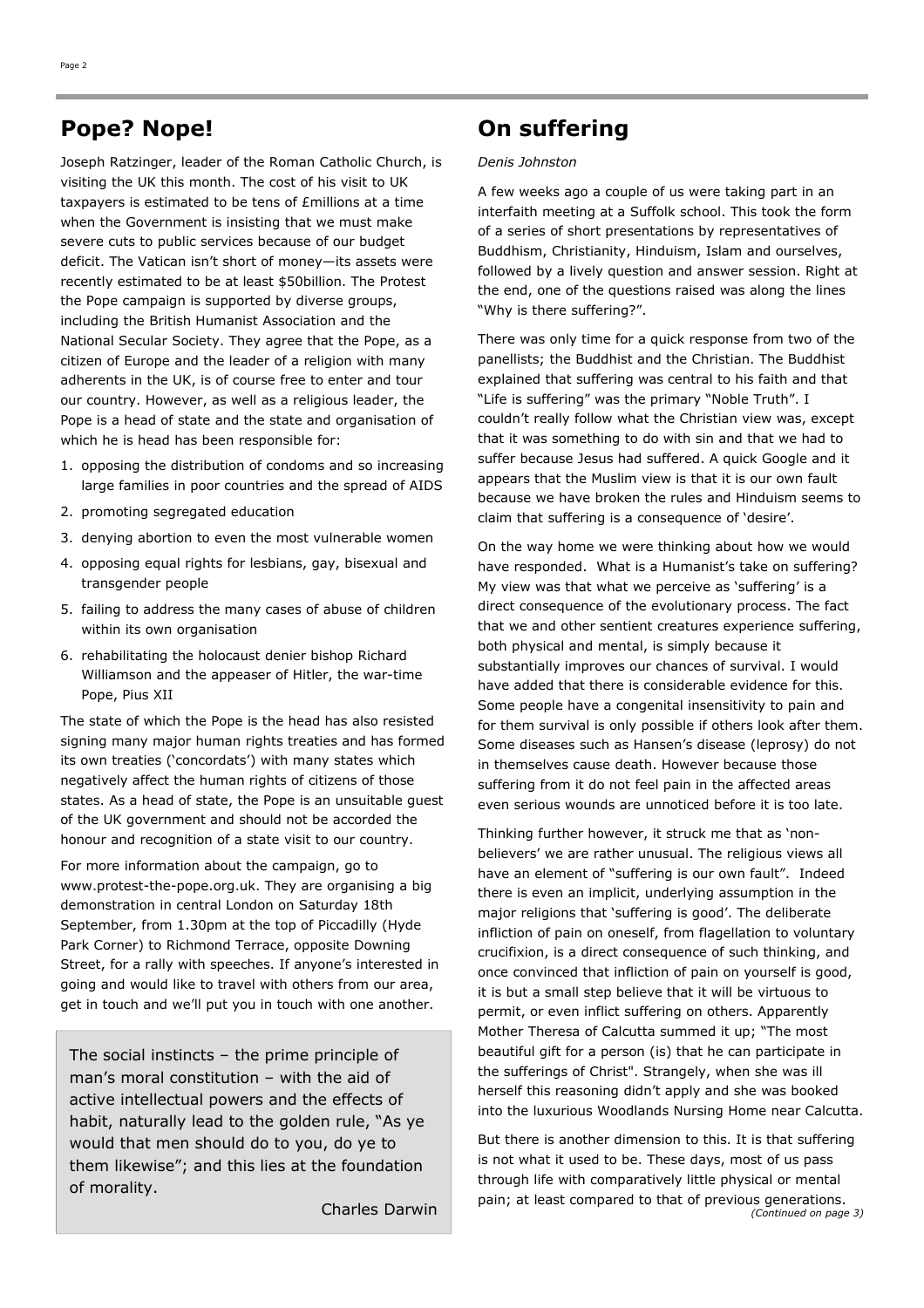#### *(Continued from page 2)*

Until the last century suffering was part and parcel of everyday life. Most children who survived being born died in infancy. The average marriage lasted fifteen years because so many mothers died in childbirth. Smallpox, polio, tuberculosis, cholera, tetanus and other diseases were endemic and simple infections were deadly. In a world with few effective medicines, little knowledge of hygiene and with disease and famine always a distinct possibility, it is understandable that superstitious belief was rife, for there was nothing else.

We are alive during the first period in history where we're able to substantially control physical pain—and because we can do that we can also reduce the mental pain associated with having to endure watching the suffering of others.

The understanding that suffering is a consequence of natural and evolutionary processes must be very perplexing for religious people. For once it is recognised that suffering is not caused by supernatural forces it is obvious that it cannot be cured by appealing to the same. At a stroke, prayers and rituals for those who are

### **An Indian Humanist's opinion of Mother Teresa**

Denis (page 2) mentioned Mother Teresa. When she was beatified by Pope John Paul II after her death (the first step to sainthood), Sanal Edamaruku, Secretary General of the Indian Rationalist Association and President of Rationalist International, issued a statement about her supposed "good work", saying, "India has no reason to be grateful to her". He went on,



In the overcrowded and primitive little homes, many patients have to share a bed with others. Though there are many suffering from tuberculosis, AIDS and other highly infectious illnesses, hygiene is no concern. The patients are treated with good words and insufficient (sometimes outdated) medicines, applied with old needles, washed in lukewarm water. One can hear the screams of people having maggots tweezered from their open wounds without pain relief. On principle, strong painkillers are even in hard cases not given ... Once she tried to comfort a screaming sufferer: "You are suffering, that means Jesus is kissing you!" The man got furious and screamed back: "Then tell your Jesus to stop kissing."

suffering are rendered meaningless.

But while we are able to deal so effectively with suffering due to natural causes, the ones that the religious have traditionally associated with "divine retribution", our potential to inflict suffering is now greater than ever.

We also know that suffering—from war, from famine and from simply not caring about others—is often a consequence of our actions (and inactions) as human beings.

We do not have the luxury of simply saying 'suffering is God's will', but at the same time we cannot just glibly say that it is the 'down-side of a wonderful survival mechanism'. For we know that we can do something about it.

This means that as humanists we must go far beyond simply explaining why there is suffering. We have a responsibility to live our lives so that we reduce the suffering of others in everything we do.

A humanist's perspective on suffering is probably as simple, and as difficult, as that.

*My apologies to Denis. In some copies of our last newsletter, his name was missing from his article about Down House. MN* 

#### **Want to be an editor?**

As you may have noticed, our newsletters are published about once every two or three months. Depending on how much copy's been provided by members and others, it takes me a day or two to do each one—though in fact they're often done late into the night, when there are fewer distractions.

Is anyone interested in having a go at producing a newsletter? You needn't commit yourself to doing it on a regular basis, but perhaps you might think about doing one or two a year? You'd need an awareness of what's going on in Humanist circles, locally and nationally, and familiarity with some suitable publishing software. I use Microsoft's Publisher software, which is part of their Office package. You could use Microsoft's Word, or there is some open-source (free)software available on the Internet from Scribus (www.scribus.net), which I haven't tried. Advice and help available. Please get in touch if you're interested. *MN*

At a recent Suffolk Inter-Faith Resource study group, we were discussing "Myths of Origin—do they define us as separate from or connected to the rest of humanity". A Muslim sitting next to me said, "There are no myths in Islam, only facts, as set out in the Qur'an". I didn't laugh. *MN*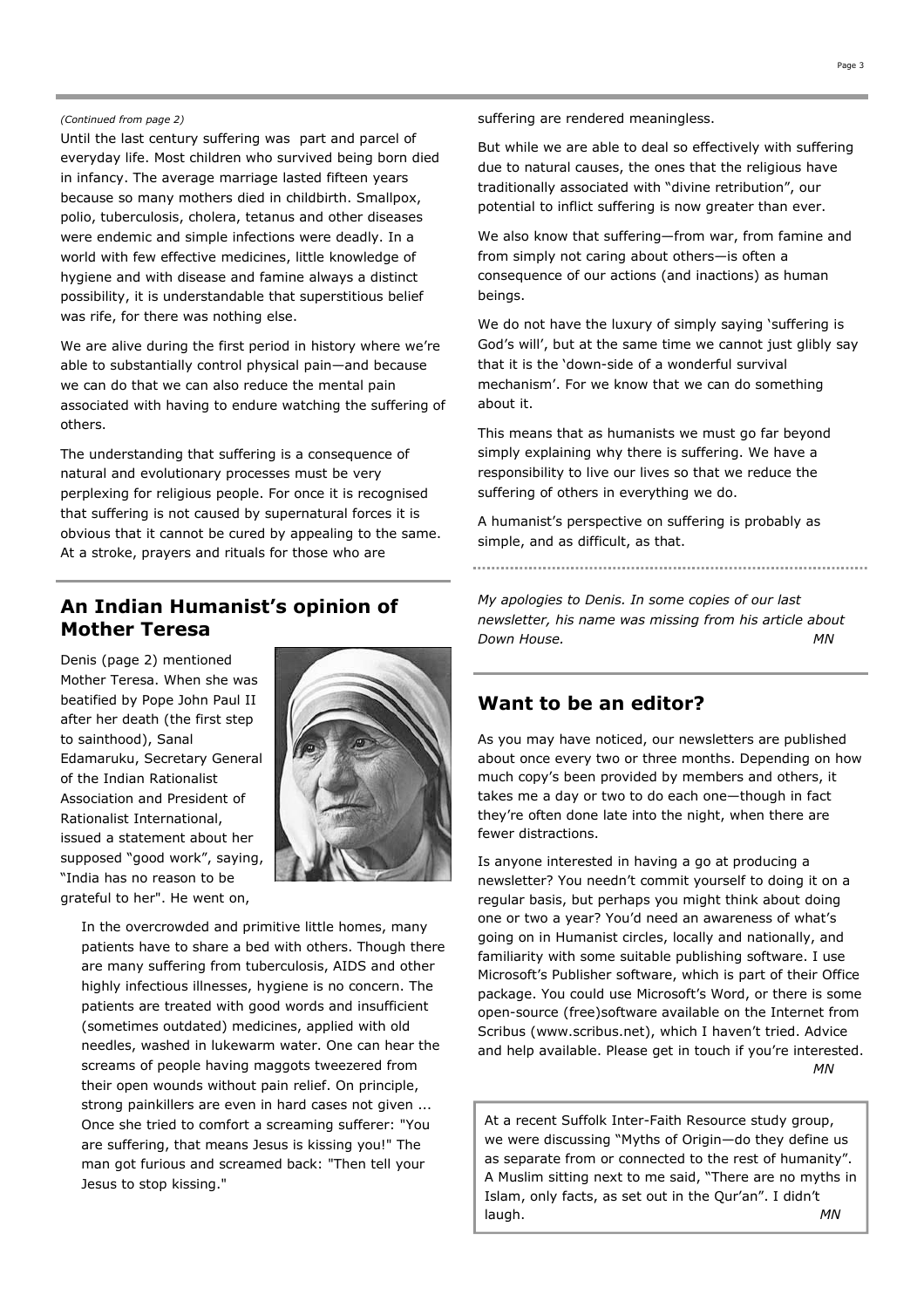## **Trick or Treatment—Skeptics in the Pub**

#### *John Mellis*

Scepticism and pub-dwelling—two pastimes that combine very well—are practised in a casual way by millions of Britons every day. The Ipswich Skeptics in the Pub (ISP) group is elevating these arts to a higher level of commitment by holding monthly meetings—normally in McGinty's—where truly focused scepticism can be unleashed on the topics of the day.

Last month saw the visit of ISP's inaugural guest speaker, Edzard Ernst, who is the UK's only Professor of Complementary Medicine and who has co-authored (with Simon Singh) 'Trick or Treatment — Alternative Medicine on Trial " (Corgi Press), a critical review of alternative and complementary therapies including acupuncture, homeopathy, chiropractic and herbalism. Professor Ernst's group applies objective analyses and tests to establish the effectiveness (or otherwise) of the treatments, many of which are increasingly popular—the global annual expenditure on alternative treatments is estimated at more than \$60 billion.

The findings of Ernst's evidence-based researches are fascinating and not always predictable. For homeopathic treatments, including arnica, the most studied homeopathic remedy for bruising and sprains, no evidence of efficacy can be found—not surprising given the treatments consist of water containing no active ingredient. Surprising, though, that homeopathic treatments are widely available on the NHS. A few herbal treatments have been found to be effective—St John's Wort is as effective an anti-depressant as mainstream drugs like Prozac. The effectiveness of acupuncture has been tested against 'sham acupuncture', where needles are placed against the skin but do not penetrate. The evidence shows that acupuncture has no effect in treating smoking or drug dependence but has some effectiveness in pain relief for osteoarthritis. This works whether or not the classical Chinese acupuncture points are used, and is unrelated to whether the acupuncturist has had training in Chinese methods.

Ernst warned that some alternative treatments are not just ineffective but dangerous—citing the violent spinal manipulation of chiropractic which have been known to rupture blood vessels in the neck with fatal results. The publication of 'Trick or Treatment' prompted a libel action by the British Chiropractic Association in response to Simon Singh's comment that 'You might think that modern chiropractors restrict themselves to treating back problems, but in fact they still possess some quite wacky ideas. The fundamentalists argue that they can cure anything. And even the more moderate chiropractors have ideas above their station. The British Chiropractic

Association claims that their members can help treat children with colic, sleeping and feeding problems, frequent ear infections, asthma and prolonged crying, even though there is not a jot of evidence. This organisation is the

respectable face of the chiropractic profession and yet it happily promotes bogus treatments.' In April, Singh won the case on appeal and the Appeal Court's ruling contained the following notable paragraph:

'… the material words, however one represents or paraphrases their meaning, are in our judgment expressions of opinion. The opinion may be mistaken, but to allow the party which has been denounced on the basis of it to compel its author to prove in court what he has asserted by way of argument is to invite the court to become an Orwellian ministry of truth. Milton, recalling in the Areopagitica his visit to Italy in 1638-9, wrote:

"I have sat among their learned men, for that honour I had, and been counted happy to be born in such a place of philosophic freedom, as they supposed England was, while themselves did nothing but bemoan the servile condition into which learning among them was brought; .... that nothing had been there written now these many years but flattery and fustian. There it was that I found and visited the famous Galileo, grown old a prisoner of the Inquisition, for thinking in astronomy otherwise than the Franciscan and Dominican licensers thought."

That is a pass to which we ought not to come again.'

Professor Ernst's talk prompted the audience of around thirty people into a lively Q&A session in which he also referred to his sceptical conclusions on spiritual healing and commented that the most common misconception is that recovery from illness is due to the treatment—a misconception that often applies also to mainstream treatments, which have as much of a placebo effect as ineffective 'cures'. Somewhat unbelievably given the size of the alternative medicine industry, his research group at the Peninsula Medical School has funds for only another nine months of operation. Perhaps in response, a healthy number of copies of the Ernst/Singh book were sold at the back of the room and we seemed successfully to have disproved the assertion that 'beer is the enemy of reason'.

On leaving, I couldn't help noticing the Herbal Viagra vending machine in the Gents. It displayed a 'Not Working' notice—very appropriate.

ISP doesn't keep its website (www.theoess.org.uk ) up to date but they're on Facebook at www.facebook.com/group.php?gid=42818657986

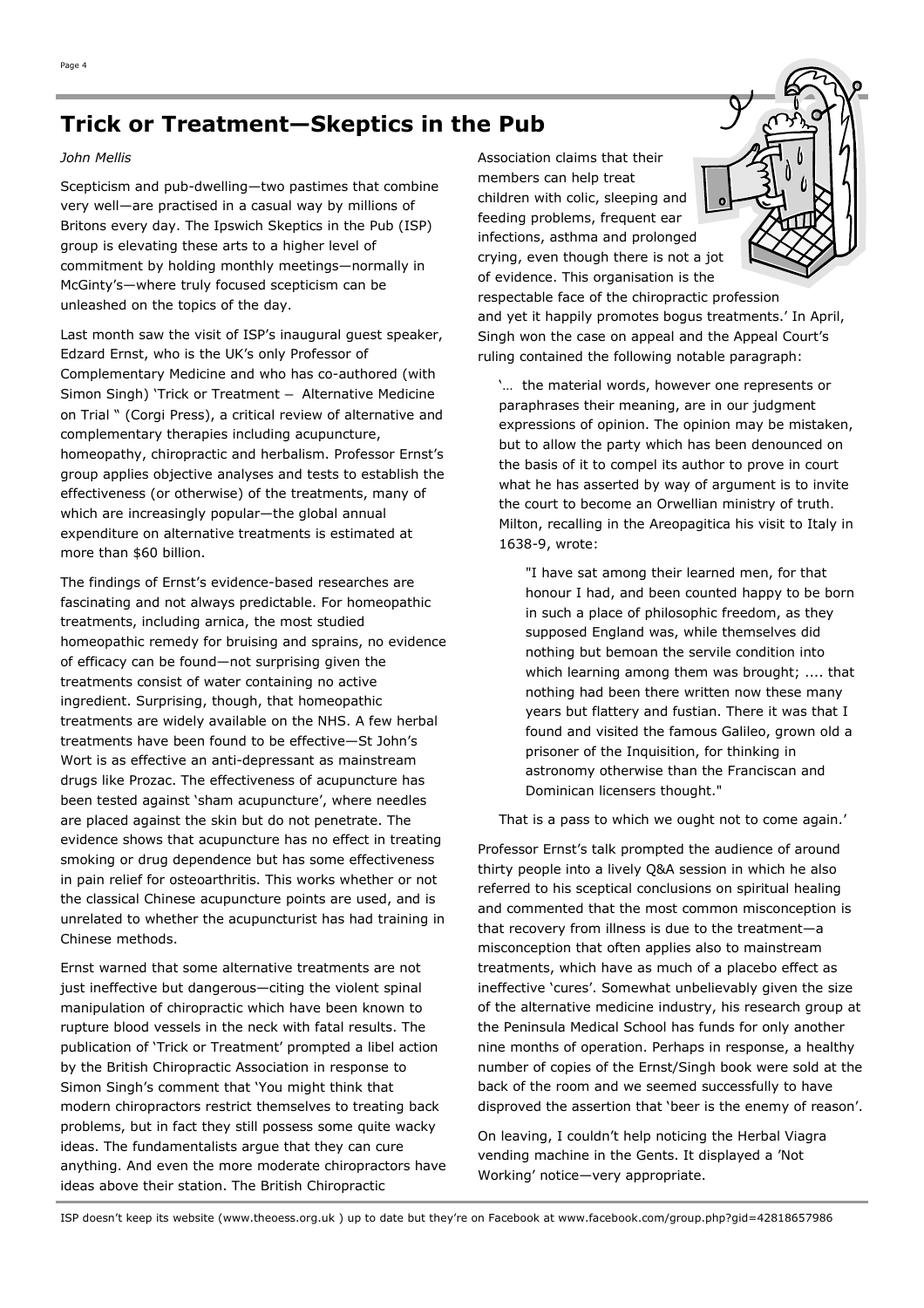SH&S members last discussed 10-minute topics at our June meeting. Everyone was invited to suggest a subject, topical or otherwise. Among other things, we discussed,

• Whether biofuels are desirable or sustainable, and what the alternatives might be.

*The consensus was that when they cause deforestation and loss of wildlife habitats to grow vast tracts of monoculture, they aren't the ethical answer to our energy needs, and we should focus more on sustainable fuels and using our cars less.* 

• Whether the expected rise in faith schools is something we should automatically object to, or do they have any merit at all? What about the higher standards they claim?

*It was pointed out that the "higher" standards are due to unfair selection, and we agreed that segregated schools at public expense aren't welcome.* 

• "Frankenstein" (genetically-modified) foods.

*Some members felt that GM foods could be useful, such as potatoes bred to resist blight, and that they aren't a threat to human health, but their sale in developing countries when they were linked to expensive herbicides, etc., isn't desirable when poor farmers are exploited for commercial gain.* 

**University Campus Suffolk** will hold its 4th annual Freshers' Fair, now renamed its **Welcome Week Fair**, at UCS on Thursday 23rd September. They tell us, "Welcome Week has taken on a new format this year and the Fair is now central to the orientation programme for students. The Fair is open to all UCS students and staff."

Members of SH&S will be there with our stall, to spread Humanist/Secularist awareness. If you'd like to help, please contact us ASAP.

Margaret Nelson, as an East of England Faiths Agency tutor, will be talking at a **Suffolk County Council lunchtime seminar on "Faiths in the Public Sphere"**  at St Edmund's House, Ipswich, on Thursday 14th October, from 12.30 to 1.30pm. The seminar is open to anyone who's interested.

Suffolk Inter-Faith Resource (SIFRE) is holding a series of study groups on "Building Community—Them and Us?" in Hadleigh, Bealings, Ipswich, Beccles and Bury St Edmunds over the coming months. If you're interested, go to www.sifre.co.uk or contact Margaret (01473 658828).

## **10 minute topics Evolution, not creation**



"We are here because one odd group of fish had a peculiar fin anatomy that could transform into legs for terrestrial creatures; because the earth never froze entirely during an ice age; because a small and tenuous species, arising in Africa a quarter of a million years ago, has managed, so far, to survive by hook and by crook. We may yearn for a higher answer – but none exists."

Stephen Jay Gould

The fish shown here is a coelacanth, which was once thought to have gone extinct 80 million years ago, before a specimen was discovered off the East African coast in 1938. A 400 million-year-old fossilised fin from one of the coelacanth's ancestors was discovered in Wyoming three years ago. It was reported, "Unlike fins on living coelacanths and lungfishes, the fossil fin has an asymmetrical pattern in which there are more bones on the front of the central shaft than the back. It has more in common with the anatomy of four-limbed vertebrates, called tetrapods, and even humans, than it does with the anatomy of living coelacanths." (Jeanna Bryner on Live Science at msnbc.com).

The quotation was used by Andrew Copson at our August meeting. Image courtesy of a creative commons licence from Bogdan at Wikimedia (http://commons.wikimedia.org).

# **FAITH SCHOOLS: JUST SAY NO** FUNDING AND RESOURCING BRITAIN'S ONLY DEDICATED CAMPAIGNER

**AGAINST "FAITH" SCHOOLS** 

If you watched Richard Dawkins More4 TV programme, "Faith School Menace", you may have been appalled at some of the things that are going on in them. Tom Sutcliffe wrote an excellent review in the Independent, starting with, "Religious prejudice may be the only form of discrimination now funded by government."

The BHA is fund-raising for a dedicated campaigner against faith schools. So far, they've raised nearly £34,000 towards their £40,000 target. You can donate at www.justgiving.com/nofaithschools.